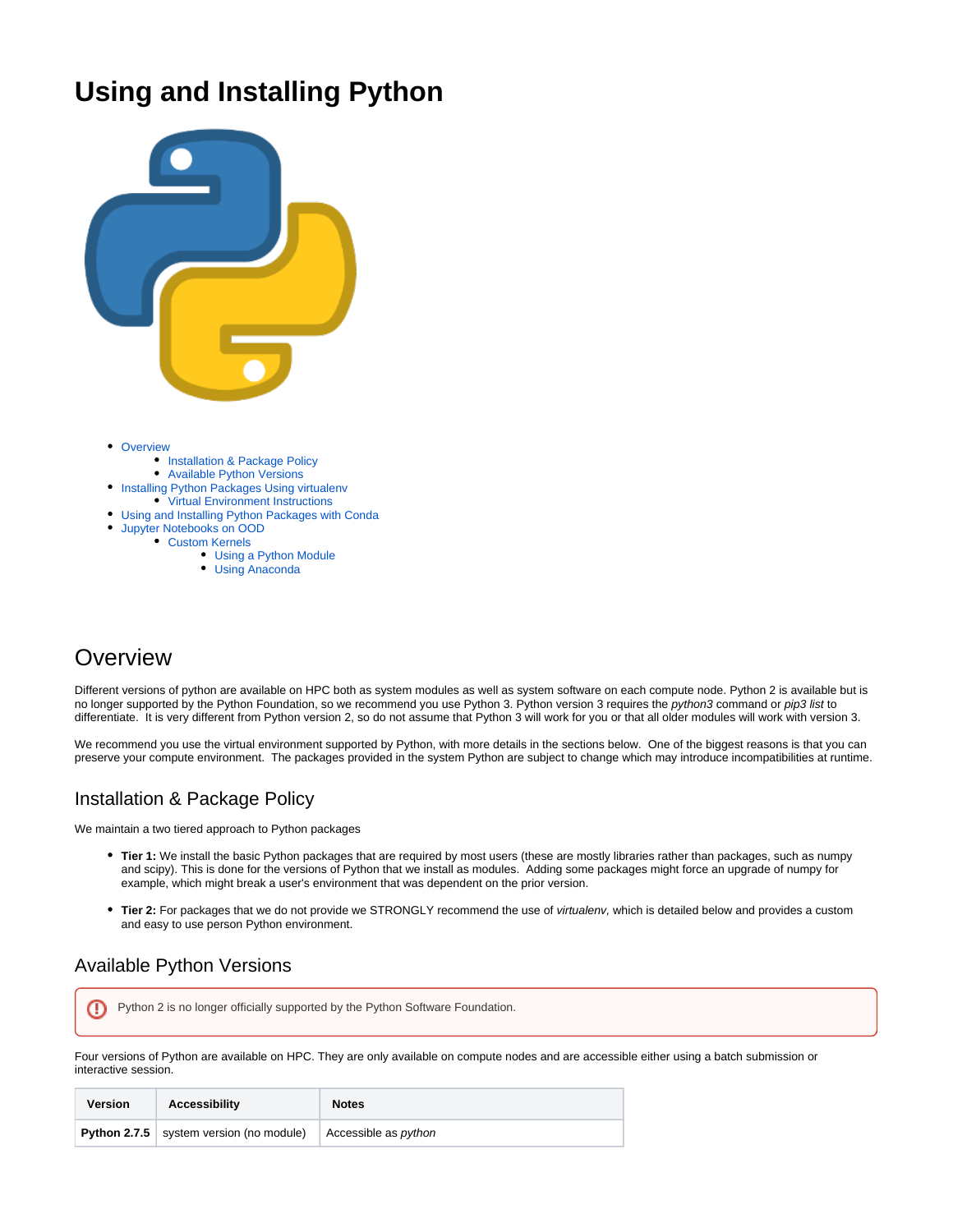| <b>Python 3.6.8</b> system version (no module)                              | Accessible as python3 (unless python module is loaded) |
|-----------------------------------------------------------------------------|--------------------------------------------------------|
| <b>Python 3.6.5</b>   module load python/3.6/3.6.5   Includes many packages |                                                        |
| <b>Python 3.8.2</b>   module load python/3.8/3.8.2   Includes more packages |                                                        |

# <span id="page-1-0"></span>Installing Python Packages Using virtualenv

Useful overview of virtualenv and venv: [InfoWorld Article: Python virtualenv and venv do's and don'ts](https://www.infoworld.com/article/3306656/python/python-virtualenv-and-venv-dos-and-donts.html?idg_eid=33b8cb1248bcd5c9ddcec9cbccd1b5cb&email_SHA1_lc=579ec7d94c8828baab0995f0b5d55ab21c1a5f2a&cid=ifw_nlt_infoworld_daily_2018-09-19&utm_source=Sailthru&utm_medium=email&utm_campaign=InfoWorld%20Daily:%20Weekday%20Edition%202018-09-19&utm_term=infoworld_daily)  ⊘

One of the best things about Python is the number of packages provided by the user community. On a personal machine, the most popular method today for managing these packages is the use of a package manager, like pip. Unfortunately, these require root access and are not a viable solution on the clusters.

There is an easy solution, however. You can use virtualenv to create a personal python environment that will persist each time you log in. There is no risk of packages being updated under you for another user.

To find packages you might want to start with [python.org.](http://www.python.org)

In the following instructions any module commands have to be run from an interactive session on a compute node

### <span id="page-1-1"></span>**Virtual Environment Instructions**

1. Set up your virtual environment in your account. This step is done one time only and will be good for all future uses of your Python environment. You will need to be in an interactive session to follow along.

Note: In the commands below, **/path/to/virtual/env** is the path to the directory where all of your environment's executables and packages will be saved. For example, if you use the path ~/mypyenv, this will create a directory in your home called mypyenv. Inside will be directories bin, lib, l ib64, and include.

## **Commands**

の

Python Version < 3.8

```
module load python/<version>
virtualenv --system-site-packages /path/to/virtual/env
```
#### Python Version 3.8

```
module load python/<version>
python3 -m venv --system-site-packages /path/to/virtual/env
```
2. To use your new environment, you'll need to activate it. Inside your virtual environment, there's a directory called bin that has a file called activa te. Sourcing this will add all of the paths needed to your working environment. To activate, run the following, replacing /path/to/virtual/env with the path specific to your account:

source /path/to/virtual/env/bin/activate

3. Once your environment is active, you can pip install your package. For example:

pip install pycurl

4. If you would like your virtual environment to always be active, you can add the activate command to your ~/.bashrc. This is a hidden file in your home directory that sets up your environment each time you log in. To edit it, open the file using your favorite text editor. Then, add the following to a blank line: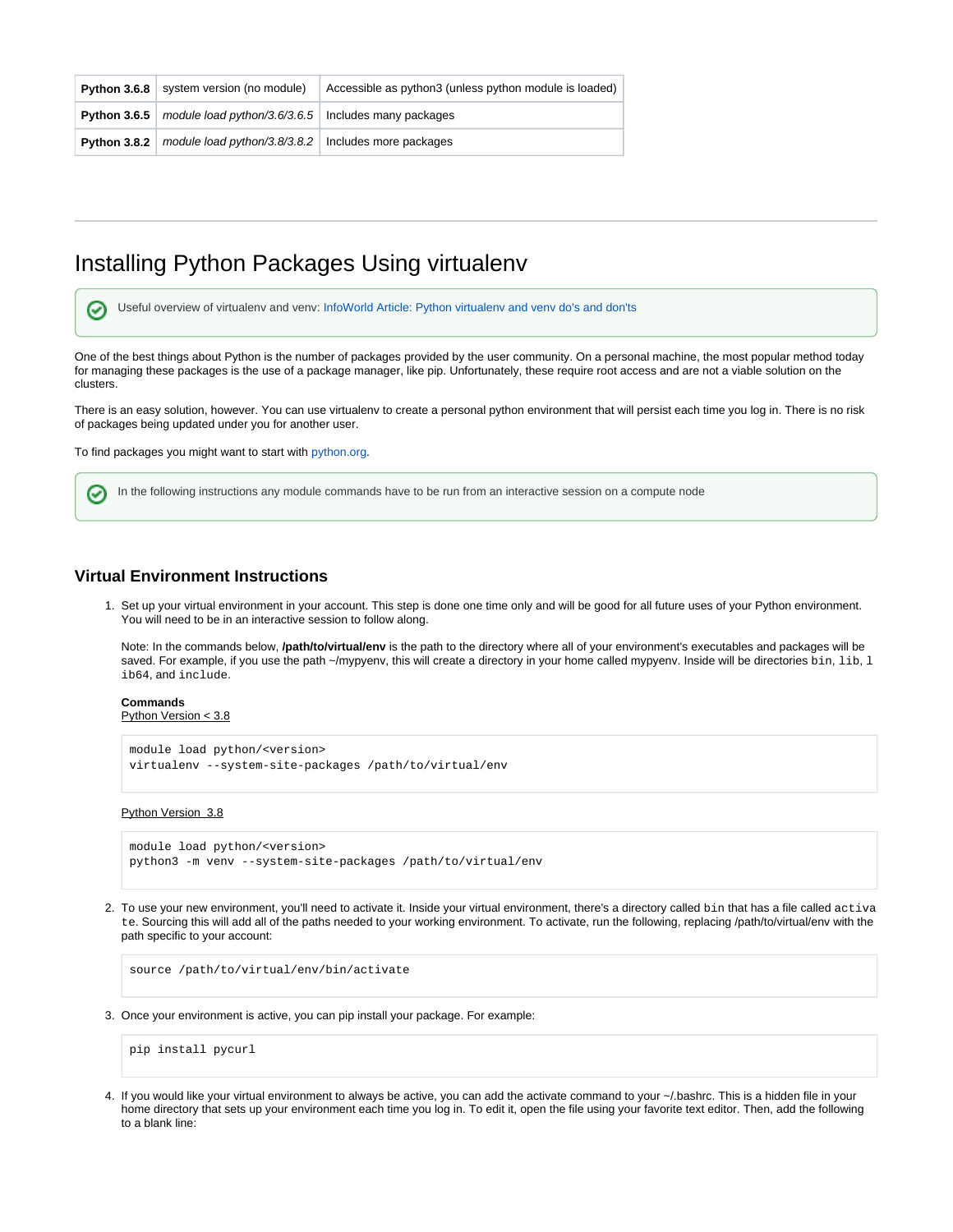module load python/<version> source /path/to/virtual/env/bin/activate

# <span id="page-2-0"></span>Using and Installing Python Packages with Conda

Users have access to conda to install packages locally in their account. For a cheat sheet on conda commands, see: [https://docs.conda.io/projects/conda](https://docs.conda.io/projects/conda/en/latest/user-guide/cheatsheet.html) [/en/latest/user-guide/cheatsheet.html](https://docs.conda.io/projects/conda/en/latest/user-guide/cheatsheet.html)

Example for setting up a local conda environment:

```
module load anaconda/2020
conda init bash \# only needs to be run one time in your account
source ~/.bashrc \rightarrow # Makes the init changes live. Only needs to be run after the one-time
initialization 
conda create --name py37 python=3.7 # Build a local environment with a specific version of python
conda activate py37 + activate your environment.
```
Once your environment is activated, you will be able to download and use custom packages with conda.

It should be noted that the conda init bash step will modify your ~/.bashrc file so that Anaconda is automatically activated every time you log in. This behavior is known to cause some issues when using HPC resources such as OOD Desktop sessions (For information, see: [FAQ -- resolving Anaconda](https://public.confluence.arizona.edu/display/UAHPC/FAQ#FAQ-Q.OODDesktopfailurewith%22Couldnotconnecttosessionbus:failedtoconnecttosocket/tmp/dbus-%E2%80%9D)  [issues](https://public.confluence.arizona.edu/display/UAHPC/FAQ#FAQ-Q.OODDesktopfailurewith%22Couldnotconnecttosessionbus:failedtoconnecttosocket/tmp/dbus-%E2%80%9D)).

One way to more effectively control your environment is to turn off conda's auto-activation feature. This can be done by running the command:

conda config --set auto\_activate\_base false

This will prevent Anaconda from being loaded into your environment until you manually activate it using:

conda activate

If you have turned off auto-activation, you can still use Anaconda in a batch script using:

source ~/.bashrc && conda activate

# <span id="page-2-1"></span>Jupyter Notebooks on OOD

Prior to maintenance on 3/27/2022, OnDemand Jupyter Notebooks used Python 3.6.5. Because [Python 3.6 has reached end of life,](https://endoflife.date/python) Jupyter M now uses Python 3.8.2.

HPC provides access to Jupyter notebooks on all three clusters through our [Open OnDemand interface.](https://public.confluence.arizona.edu/display/UAHPC/Open+On+Demand) For more information on using this service, see our page on [Open On Demand.](https://public.confluence.arizona.edu/display/UAHPC/Open+On+Demand)

## <span id="page-2-2"></span>Custom Kernels

To use locally-installed packages in your Jupyter session, you can create a virtual environment and install your own kernel.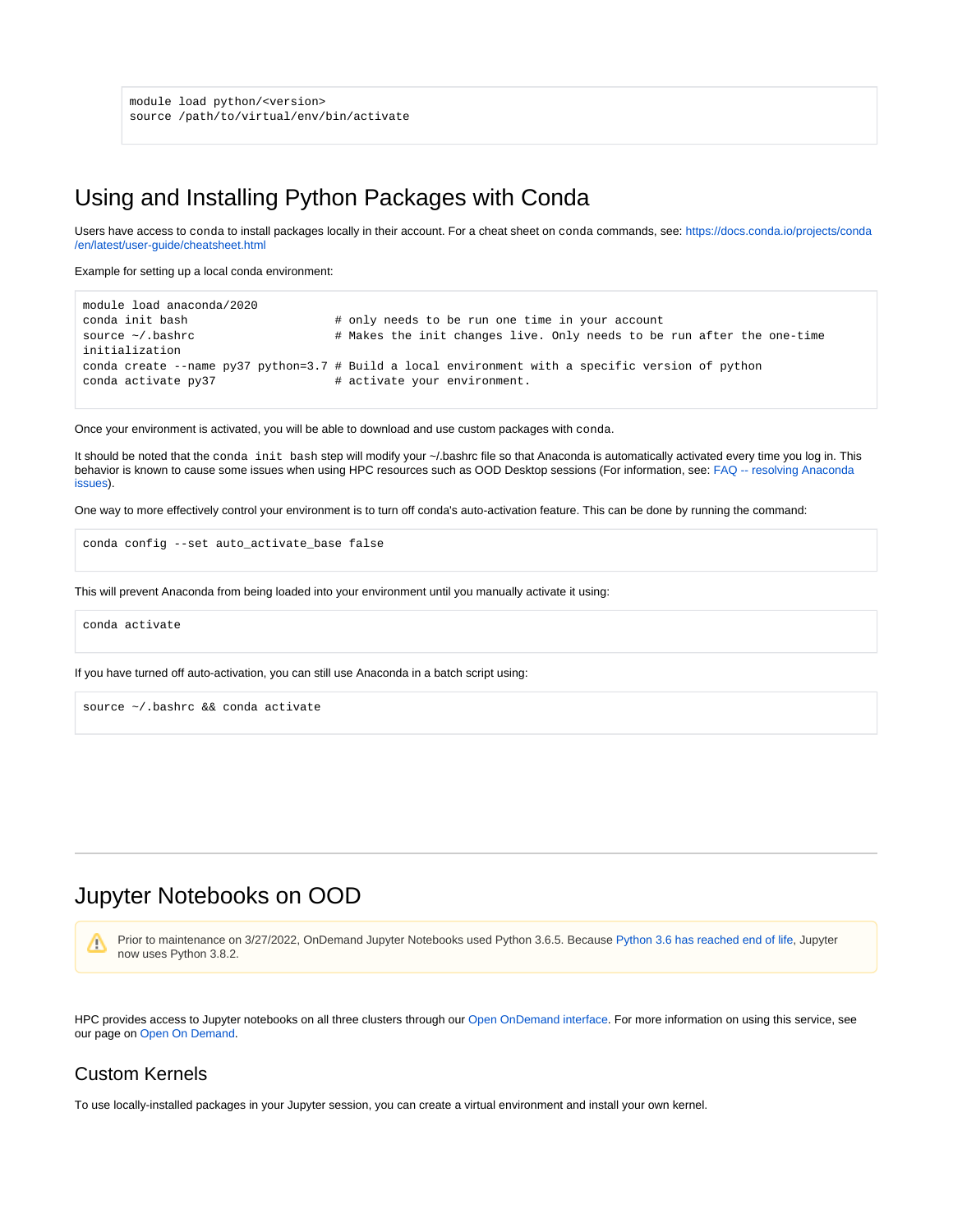The default version of Python available in Jupyter is 3.8.2. If you would like to create a virtual environment using a standard python module, you will need to use the default version that Jupyter uses. If you want to use your own version of python, you can use an Anaconda environment. Steps for both options are provided below:

### <span id="page-3-0"></span>**Using a Python Module**

In a terminal session, start by logging into an interactive session since modules are not available on the login nodes. Once you're ready to go, load the python version 3.8.2 and create your virtual environment:

```
module load python/3.8/3.8.2 <br># Customize these commands to fit your needs
python3 -m venv --system-site-packages ~/py38-env # See the section on virtual environments above for more info
source \sim/py38-env/bin/activate \qquad # activate your environment
```
Once your environment is ready to go, pip-install jupyter and create your own custom kernel. The --force-reinstall flag will allow you to install the jupyter package in your local environment and will not affect the system version. This will create a directory in  $\sim/1$ ocal/share/jupyter/kernels/ in your account:

```
pip install jupyter --force-reinstall
ipython kernel install --name py38-env --user
pip install emoji # example python package for demonstration purposes
```
Now, go to <https://ood.hpc.arizona.edu/>and start a Jupyter notebook. Once the session starts, open it and click the "new" dropdown menu in the upper right. If everything is working correctly, you should see your custom name:



Once you've selected your environment, try loading a custom module to check that everything is working as expected:

| File<br>Edit<br>View                                                      | Kernel<br>Insert<br>Cell<br>Widgets<br>Help                                                                                                                                                                                                                                                                                                                                                                                             | Trusted | py38-env O |  |
|---------------------------------------------------------------------------|-----------------------------------------------------------------------------------------------------------------------------------------------------------------------------------------------------------------------------------------------------------------------------------------------------------------------------------------------------------------------------------------------------------------------------------------|---------|------------|--|
| $\ddot{}$<br>৯≪<br>₿                                                      | $\bigcirc$ $\bigcirc$ $\bigcirc$ $\bigcirc$ $\bigcirc$ $\bigcirc$ $\bigcirc$ $\bigcirc$ $\bigcirc$ $\bigcirc$ $\bigcirc$ $\bigcirc$ $\bigcirc$ $\bigcirc$ $\bigcirc$ $\bigcirc$ $\bigcirc$ $\bigcirc$ $\bigcirc$ $\bigcirc$ $\bigcirc$ $\bigcirc$ $\bigcirc$ $\bigcirc$ $\bigcirc$ $\bigcirc$ $\bigcirc$ $\bigcirc$ $\bigcirc$ $\bigcirc$ $\bigcirc$ $\bigcirc$ $\bigcirc$ $\bigcirc$ $\bigcirc$ $\bigcirc$ $\bigcirc$<br>$\frac{1}{2}$ |         |            |  |
|                                                                           |                                                                                                                                                                                                                                                                                                                                                                                                                                         |         |            |  |
|                                                                           | In $[1]$ : import sys<br>sys.version                                                                                                                                                                                                                                                                                                                                                                                                    |         |            |  |
|                                                                           | 0ut[1]: '3.8.2 (default, Mar 16 2021, 17:11:14) \n[GCC 8.3.0]'                                                                                                                                                                                                                                                                                                                                                                          |         |            |  |
| In $[2]$ : import emoji<br>print(emoji.emojize('It worked! :thumbs_up:')) |                                                                                                                                                                                                                                                                                                                                                                                                                                         |         |            |  |
|                                                                           | It worked!                                                                                                                                                                                                                                                                                                                                                                                                                              |         |            |  |

### <span id="page-3-1"></span>**Using Anaconda**

In a terminal session, start by logging into an interactive session, then load your preferred anaconda module, initialize and activate it in your account, and create your local environment: